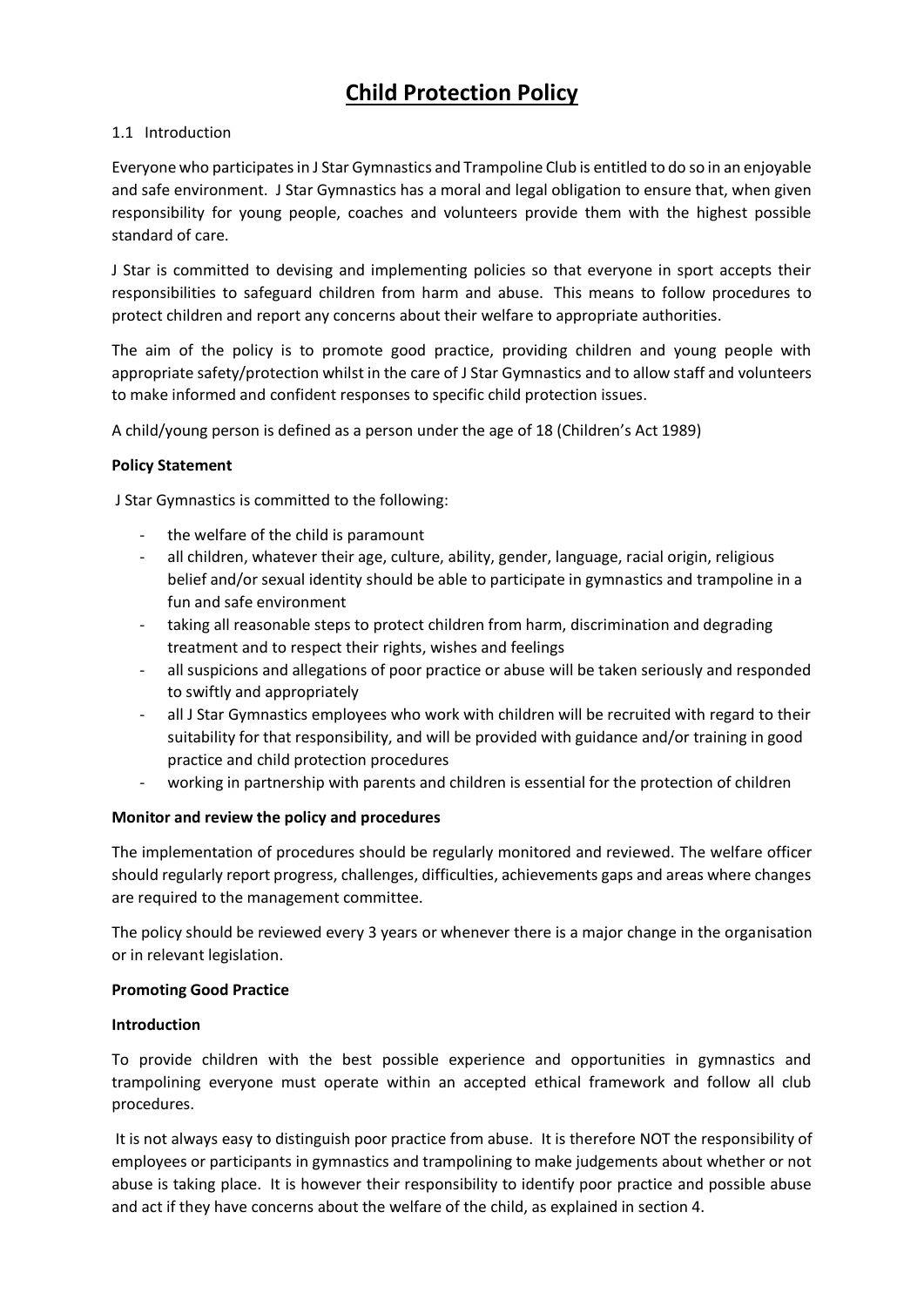This section will help you identify what is meant by good practice and poor practice.

## **Good Practice**

All personnel should adhere to the following principles and action:

- Always work in an open environment (e.g. Avoiding private or unobserved situations and encouraging open communication with no secrets)
- Make the experience of gymnastics and trampoline fun and enjoyable: promote fairness, confront and deal with bullying
- Treat all young people equally and with respect and dignity
- Always put the welfare of the young person first, before any competitive element
- Maintain a safe and appropriate distance with children (e.g. It is not appropriate for staff or volunteers to have an intimate relationship with a child or to share a room with them)
- Avoid unnecessary physical contact with young people. Where any form of manual/physical support is required it should be provided openly and with the consent of the young person. Physical contact can be appropriate so long as it is neither intrusive nor disturbing and the young person's consent has been given
- Involve parents/carers wherever possible, e.g. Where young people need to be supervised in changing rooms, encourage parents to take responsibility for their own child. If groups have to be supervised in changing rooms always ensure parents, coaches etc work in pairs
- Request written parental consent if club officials are required to transport young people in their cars
- Gain written parental consent for any significant travel arrangements e.g. Overnight stays
- Ensure that if mixed teams are taken away, they should always be accompanied by a male and female member of staff
- Ensure that at away events adults should not enter a young person's room or invite young people to their rooms
- Be an excellent role model, this includes not smoking or drinking alcohol in the company of young people
- Always give enthusiastic and constructive feedback rather than negative criticism
- Recognise the developmental needs and capacity of the young person and do not risk sacrificing welfare in a desire for club or personal achievements. This means avoiding excessive training or competition and not pushing them against their will
- Secure written parental consent for the club to act in loco parentis, to give permission for the administration of emergency first aid or other medical treatment if the need arises
- Keep a written record of any injury that occurs, along with details of any treatment given

# **Poor Practice**

The following are regarded as poor practice and should be avoided by all personnel:

- Unnecessarily spending excessive amounts of time alone with young people away from others
- Taking young people alone in a car on journeys, however short
- Taking young people to your home where they will be alone with you
- Sharing a room with a young person
- Engaging in rough, physical or sexually provocative games, including horseplay
- Allow or engage in inappropriate touching of any form
- Allowing young people to use inappropriate language unchallenged, all incidents should be recorded for the welfare officer
- Making sexually suggestive comments to a young person, even in fun
- Reducing a young person to tears as a form of control
- Allow allegations made by a young person to go unchallenged, unrecorded or not acted upon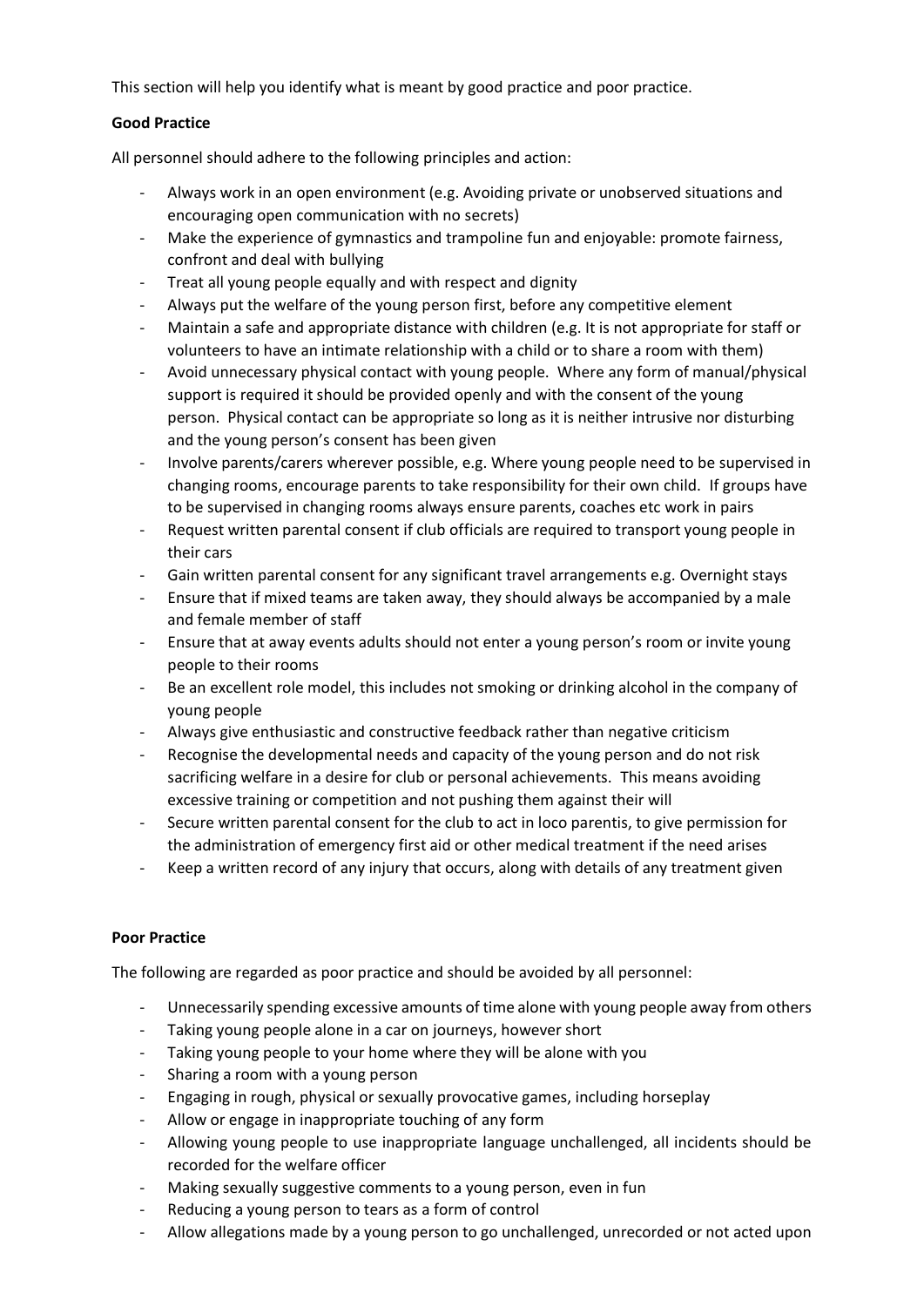- Do things of a personal nature that the young person can do for themselves
- When a case arises where it is impractical/impossible to avoid certain situations e.g. Transporting a young person in your car, the tasks should only be carried out with the full understanding and consent of the parent/carer and the young person involved.
- If during your care you accidentally hurt a young person, the young person seems distressed in any manner, appears to be sexually aroused by your actions and/or if the young person misunderstands or misinterprets something you have done, report any such incidents as soon as possible to another colleague and make a written note of it. Parents should also be informed of the incident.

#### **Responding to Suspicions and Allegations**

#### Introduction

It is not the responsibility of anyone working J Star Gymnastics in a paid or unpaid capacity to decide whether or not child abuse has taken place. However, there is a responsibility to act on any concerns through contact with the appropriate authorities so that they can then make inquiries and take necessary action to protect the young person. This applies BOTH to allegations/suspicions of abuse occurring within J Star Gymnastics and to allegations/suspicions that abuse is taking place elsewhere.

This section explains how to respond to allegations/suspicions.

#### **Receiving Evidence of Possible Abuse**

We may become aware of possible abuse in various ways. We may see it happening, we may suspect it happening because of signs such as those listed in section 3 of this document, it may be reported to us by someone else or directly by the young person affected.

In the last of these cases, it is particularly important to respond appropriately. If a young person says or indicates that they are being abused, you should:

- Stay calm so as not to frighten the young person
- Reassure the child that they are not to blame and that it was right to tell
- Listen to the child, showing that you are taking them seriously
- Keep questions to a minimum so that there is a clear and accurate understanding of what has been said. The law is very strict and child abuse cases have been dismissed where it is felt that the child has been led or words and ideas have been suggested during questioning. Only ask questions to clarify
- Inform the child that you have to inform other people about what they have told you. Tell the child this is to help stop the abuse continuing.
- Safety of the child is paramount. If the child needs urgent medical attention call an ambulance, inform the doctors of the concern and ensure they are made aware that this is a child protection issue
- Record all information
- Report the incident to the club/welfare officer

For further information please go to

https://www.nspcc.org.uk/preventing-abuse/child-protection-system/england

#### **Recording Information**

To ensure that information is as helpful as possible, a detailed record should always be made at the time of the disclosure/concern. In recording you should confine yourself to the facts and distinguish what is your personal knowledge and what others have told you. Do not include your own opinions.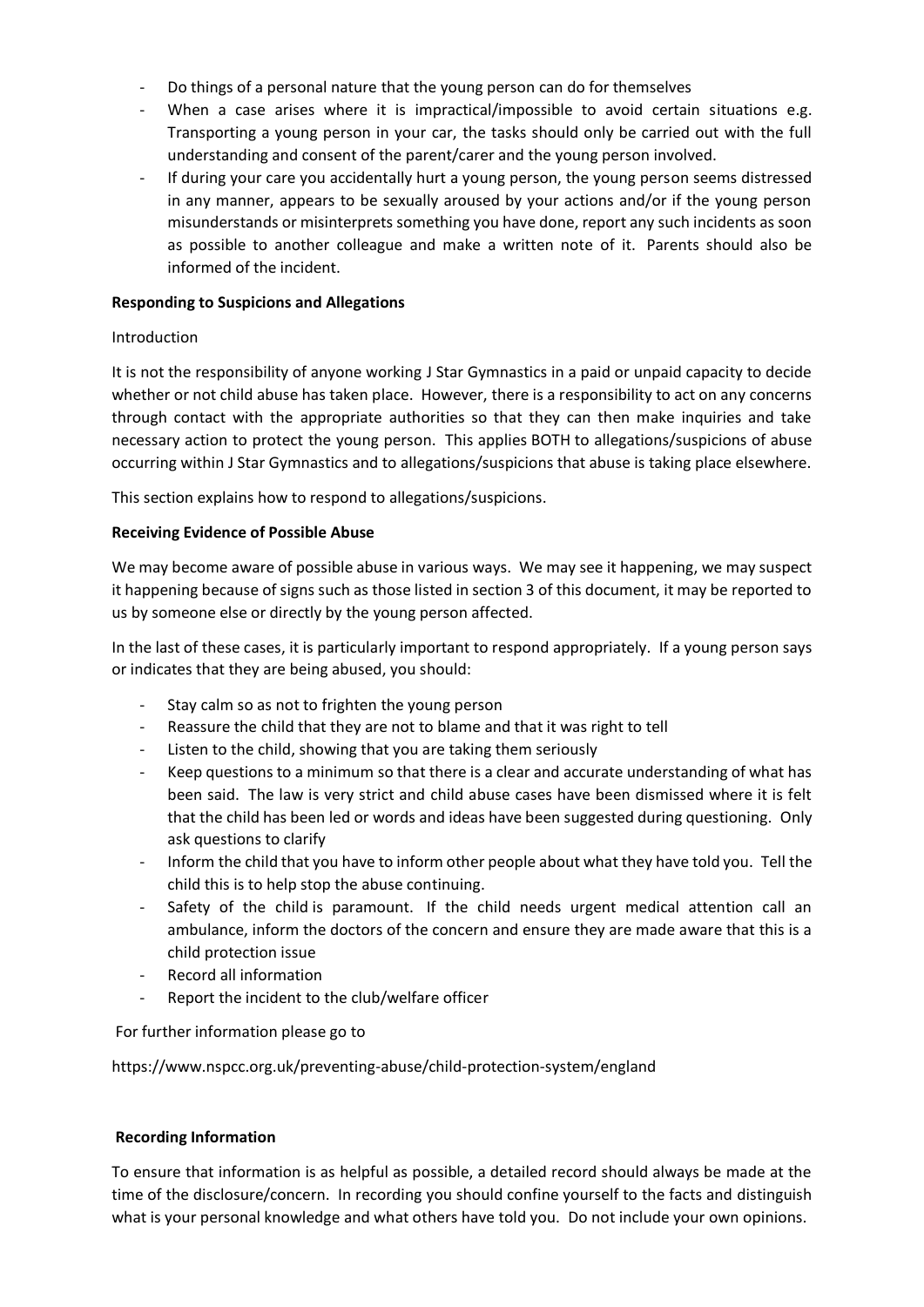Information should include the following:

- The child's name, age and date of birth
- The child's home address and telephone number
- Whether or not the person making the report is expressing their concern or someone else's
- The nature of the allegation, including dates, times and any other relevant information
- A description of any visible bruising or injury, location, size etc. Also any indirect signs, such as behavioural changes
- Details of witnesses to the incidents
- The child's account, if it can be given, of what has happened and how any bruising/injuries occurred
- Have the parents been contacted? If so what has been said?
- Has anyone else been consulted? If so record details
- Has anyone been alleged to be the abuser? Record detail

## **Reporting the Concern**

All suspicions and allegations MUST be reported appropriately. It is recognised that strong emotions can be aroused particularly in cases where sexual abuse is suspected or where there is misplaced loyalty to a colleague. It is important to understand these feelings but not allow them to interfere with your judgement about any action to take.

J Star Gymnastics expects its members and staff to discuss any concerns they may have about the welfare of a child immediately with the person in charge and subsequently to check that appropriate action has been taken.

If the nominated club welfare officer is not available you should take responsibility and seek advice from the NSPCC helpline, the duty officer at your local social services department or the police. Telephone numbers can be found in your local directory and will be displayed on the club noticeboard.

Reporting procedures can be found in the staff handbook. Where there is a complaint against an employee or volunteer, there may be three types of investigation.

- Criminal in which case the police are immediately involved
- Child protection in which case the social services (and possibly) the police will be involved
- Disciplinary or misconduct in which J Star Gymnastics will be involved

As mentioned previously in this document the J Star Gymnastics are not child protection experts and it is not their responsibility to determine whether or not abuse has taken place. All suspicions and allegations must be shared with professional agencies that are responsible for child protection.

Social services have a legal responsibility under The Children Act 1989 to investigate all child protection referrals by talking to the child and family (where appropriate), gathering information from other people who know the child and making inquiries jointly with the police.

NB: If there is any doubt, you must report the incident: it may be just one of a series of other incidences which together cause concern

Any suspicion that a child has been abused by an employee or a volunteer should be reported to the J Star Gymnastics welfare officer who will take appropriate steps to ensure the safety of the child in question and any other child who may be at risk. This will include the following:

Any allegations made against a member of staff should be discussed with the Local Authority Designated Officer (LADO).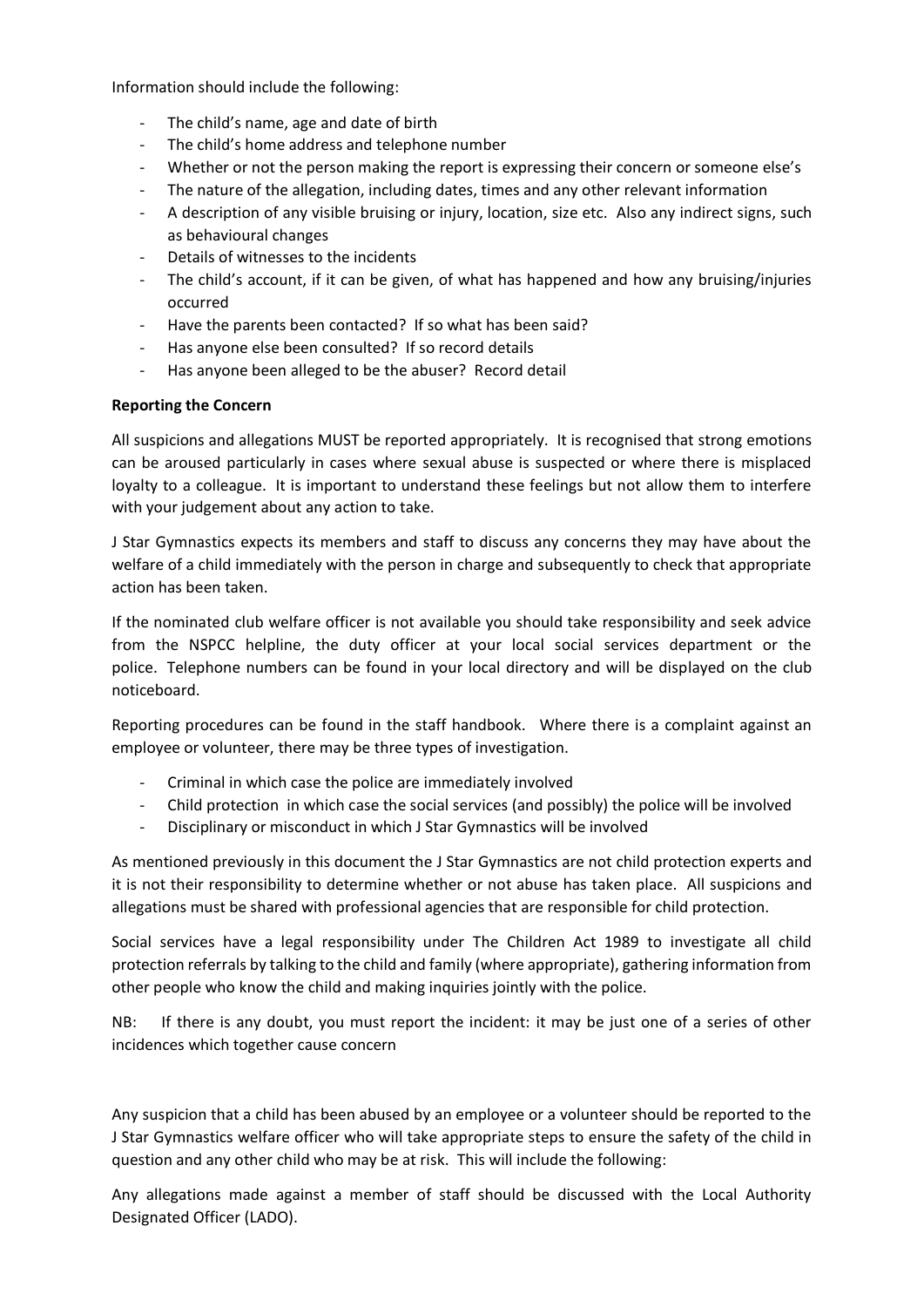If the allegation is about a lead person in your organisation then the matter should again be discussed with the LADO.

The worker must ensure that that the child is safe and away from the person against whom the allegation is made.

Regardless of whether a police and/or Children Social Work Service investigation follows, an internal investigation should take place and consideration is given to the operation of disciplinary procedures. This may involve an immediate suspension and/or ultimate dismissal dependant on the nature of the incident.

The contact details of the LADO can be found on the LSCB website under: Managing Allegations. The J Star Gymnastics welfare officer will refer the matter to social services department

the parent/carer of the child will be contacted as soon as possible following advice from the social services department

the manager of J Star should be notified to decide who will deal with any media inquiries and implement any immediate disciplinary proceedings

the Club welfare officer should also notify the relevant sport governing body – British Gymnastics

if the Club welfare officer is the subject of the suspicion/allegation the report must be made to the appropriate manager who will refer the matter to social services

Allegations of abuse are sometimes made sometime after the event. Where such allegation is made, you should follow the same procedures and have the matter reported to social services. This is because other children in the sport or outside it may be at risk from the alleged abuser. Anyone who has a previous conviction for offences related to abuse against children is automatically excluded from working with children.

#### **Concerns outside the immediate Sporting Environment (e.g. a parent or carer)**

Report your concerns to the Club welfare officer

If the Club welfare officer is not available, the person being told or discovering the abuse should contact their local social services department or the police immediately

Social Services and the Club welfare officer will decide how to inform the parents/carers

The Club welfare officer should also report the incident to the J Star Gymnastics management. The management should ascertain whether or not the person/s involved in the incident play a role in the organisation and act accordingly

Maintain confidentiality on a need to know basis

#### **4.6 Confidentiality**

Every effort should be made to ensure that confidentiality is maintained for all concerned. Information should be handled and disseminated on a need to know basis only. This includes the following people:

The Club Welfare Officer

The parents of the child

The person making the allegation

Social Services/police

Sport Governing Body Club welfare officer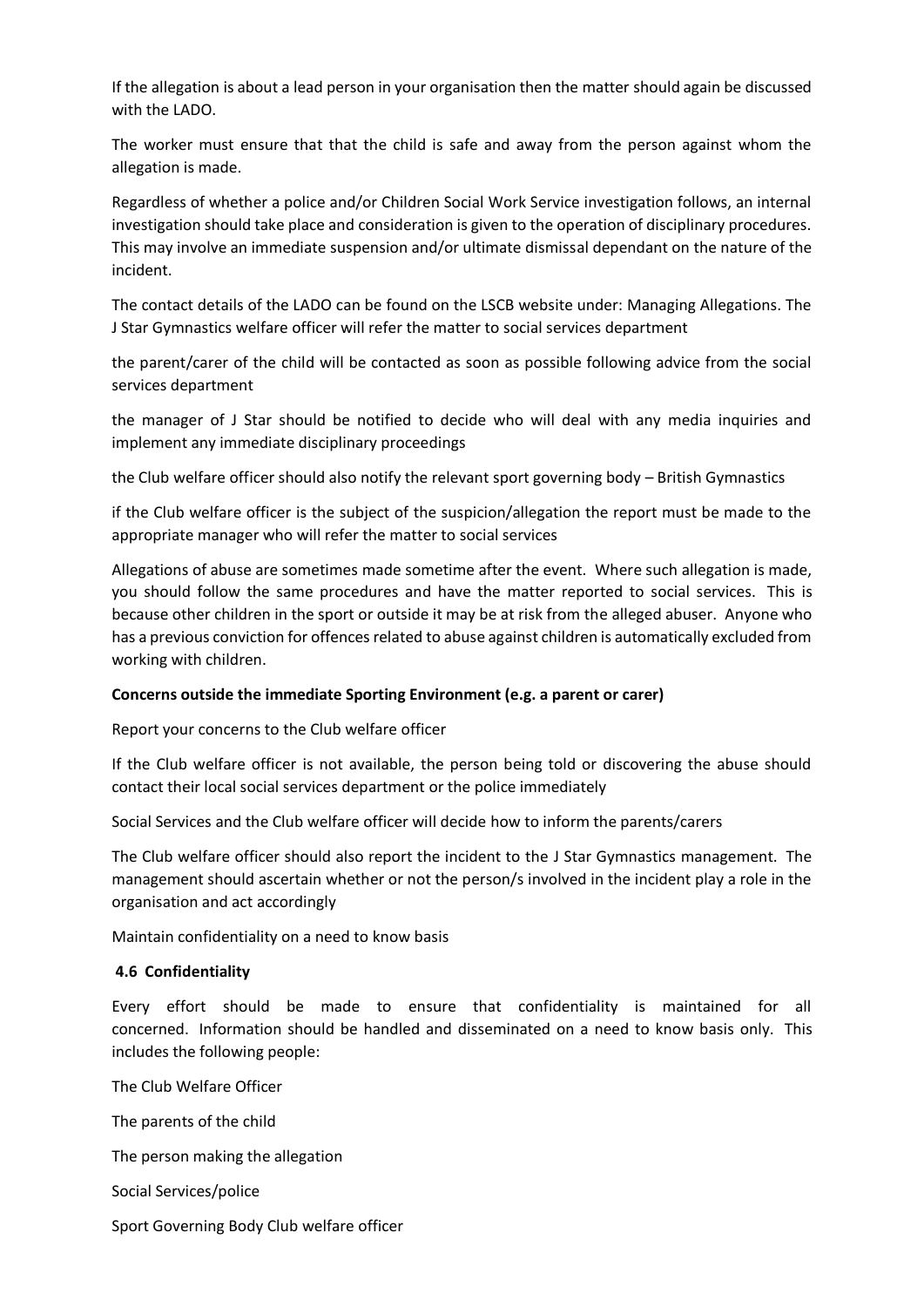The alleged abuser (and parents if the alleged abuser is a child)

Seek social services advice on who should approach the alleged abuser.

All information should be stored in a secure place with limited access to designated people, in line with data protection laws.

#### **4.7 Internal Inquiries and Suspension**

J Star Gymnastics welfare officer will make an immediate decision about whether any individual accused of abuse should be temporarily suspended pending further police and social services inquiries

Irrespective of the findings of the social services or police inquiries the J Star Gymnastics management will assess all individual cases to decide whether a member of staff or volunteer can be reinstated and how this can be sensitively handled. This may be a difficult decision; especially where there is insufficient evidence to uphold any action by the police. In such cases the J Star Gymnastics Club management must reach a decision based upon the available information which could suggest that on the balance of probability, it is more likely than not that the allegation is true. The welfare of the child should remain of paramount importance throughout.

Recruiting and Selecting Personnel with Children

## Introduction

It is important that all reasonable steps are taken to prevent unsuitable people from working with children. This applies equally to paid staff and volunteers, both full and part time. To ensure unsuitable people are prevented from working with children the following steps should be taken when recruiting.

#### Controlling Access to Children

All staff and volunteers should complete an application form. The application form will elicit information about the applicants past and a self disclosure about any criminal record.

Consent should be obtained from the applicant to seek information from the DBS.

Two confidential references, including one regarding previous work with children should be obtained. These references MUST be taken up and confirmed through telephone contact.

Evidence of identity (passport or driving licence with photo)

Interview and Induction

All employees and volunteers will be required to undertake an interview carried out to acceptable protocol and recommendations. All employees and volunteers should receive formal or informal induction during which:

A check should be made that the application form has been completed in full, including sections on criminal records and self disclosures

Their qualifications should be substantiated

The job requirements and responsibilities should be clarified

Child Protection Procedures are explained and training needs identified e.g. basic child protection awareness